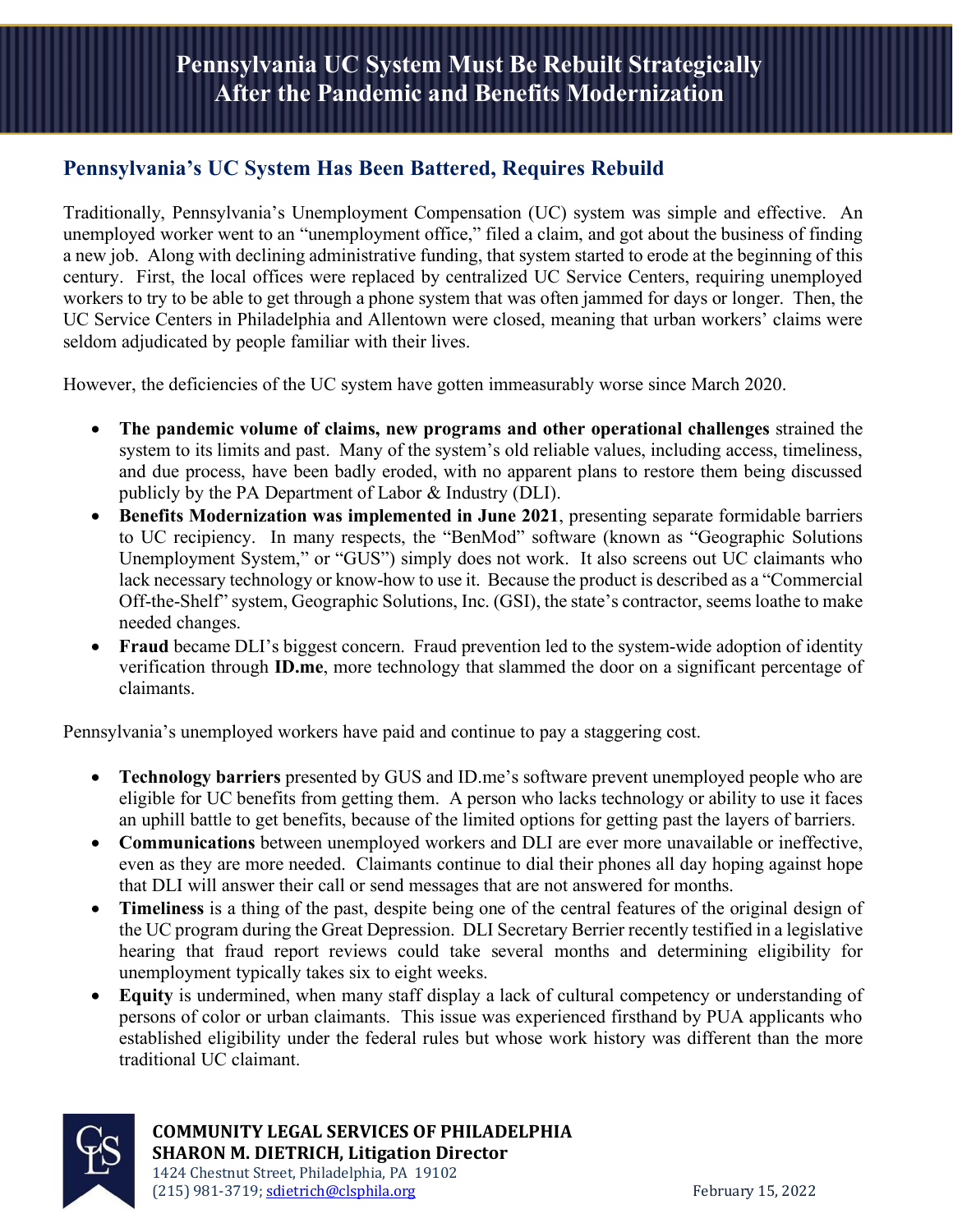These issues not only reflect policy and operations failures; they also violate legal requirements that include due process and payment of benefits "when due." The challenge is to identify strategies that will most effectively rectify these daunting systemic problems. This paper recommends possible solutions.

# **#1: Open Hiring to All Parts of the State, Especially Philadelphia and Other Urban Areas**

Currently, UC Service Centers exist only in Altoona, Duquesne, Erie, Indiana, and Scranton. But as DLI's workers have worked remotely during the pandemic, hiring people in other parts of the state is not only feasible, but advisable. Given that DLI repeatedly has bemoaned its difficulty filling vacancies, opening hiring would have several salutary effects.

- **Greatly expand the applicant pool.** Currently, few of DLI's staff are working out of the southeast part of the state, the most populous area.
- **Expand desperately needed administrative resources by filing vacancies.** Having more staff would alleviate the communications and timeliness imperatives discussed below.
- **Improve systems equity for claimants.** People from the Southeast, especially minority workers, would have a fairer chance of having their claims adjudicated by someone sharing their experiences. It also would permit greater recruitment of bilingual staff.
- **Improve employment fairness.** The southeast part of the state should not continue to be excluded from these employment opportunities.

# **#2 Fix BenMod Flaws**

The work of implementing BenMod is far from over. GSI must make crucial fixes to GUS, include the following.

- **Barriers to filing new applications and weekly claims** must be identified and eliminated.
- **Eliminate "the loop"** that has frustrated claimants forced to laboriously reinsert their application information, only to return to the same starting point over and over.
- **Create a better process for people to recover their Keystone ID or password.** DLI has provided an option on its telephone tree meant to be a shortcut for retrieving and resetting this information when its online option does not suffice. However, people attempting to access this option encounter the same busy signals as everyone else.
- **Eliminate unnecessary questions and improve confusing ones** in applications and weekly claims. The vast increase in information sought is a major reason why applicants struggle to complete the application and erroneously answer questions that stand in the way of their benefits.
- **Improve questionnaires demanded for multiple employers** in the claimant's base year. The questionnaires do not even indicate which employer they are for (nor can the claimant insert that information).
- **Redesign determinations to provide individualized factfinding.** Current determinations provide just the highest overview of why benefits are being denied (or paid). They are useless for framing the issues on appeal and *violate due process.*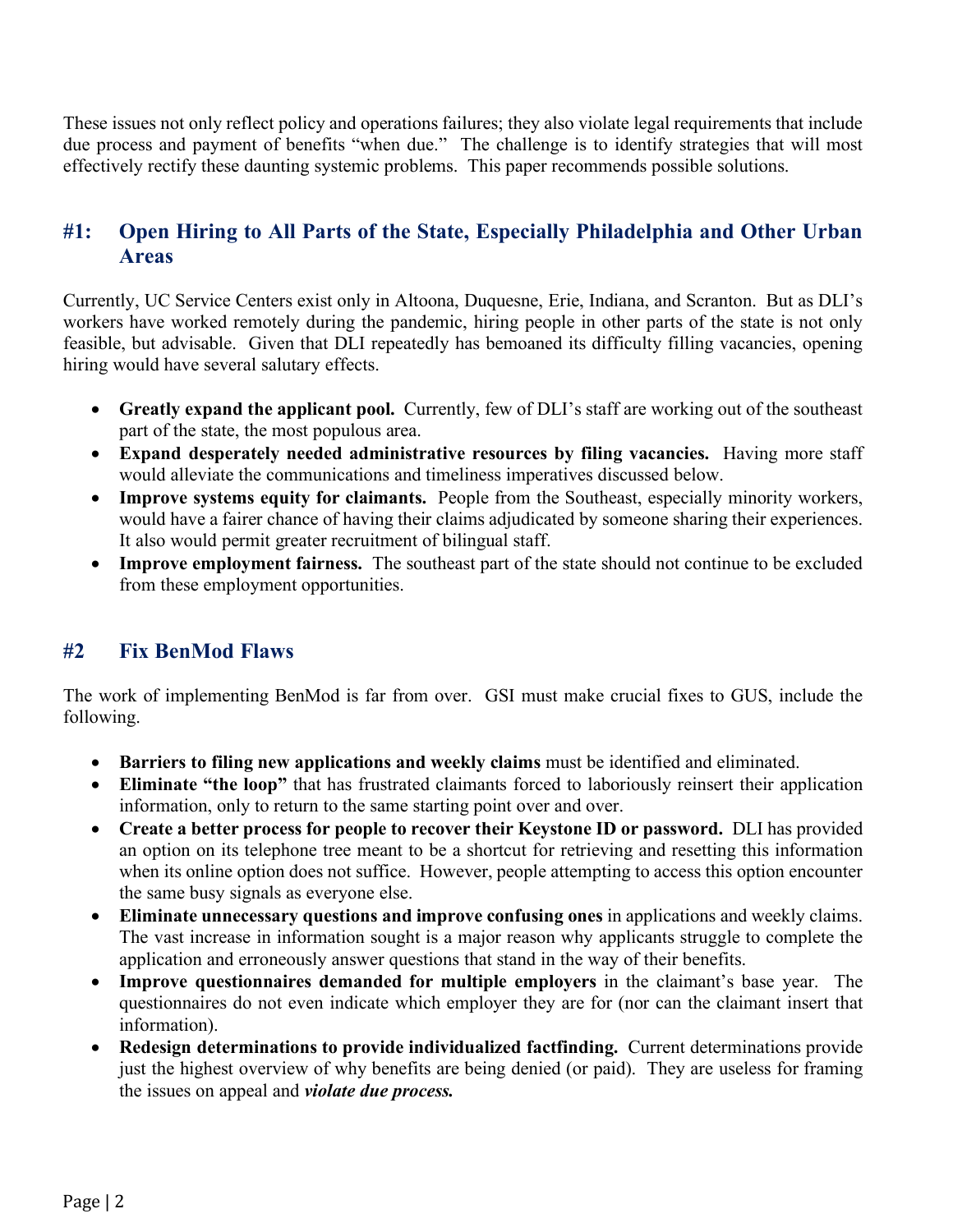## **#3 Provide More Effective Communications**

- **Claimants must be able to speak to adjudicators and technology specialists.** This need is even more vital since the system has become primarily technology based. Staff specializing in clearing technology barriers should be provided. What people do not need is a call to get a ticket number.
- **Text messaging to alert claimants of vital communications** is essential. Too many workers are losing benefits because they do not know of a deadline they have been given to provide information or, more inflexibly, to appeal a disqualifying determination.
- **Eliminate communication through portal-only messages.** See above.
- **Retain mail communication as an option.** Although the problems of the US Postal Service make mail far from the best option, it is the only real option for those workers without technology.
- **Clearly and accurately communicate repayment obligations for non-fault overpayments.** Current communication from DLI suggests that people are required to repay benefits received because of non-fault reasons, which is simply not true as a matter of Pennsylvania law and which causes extreme anxiety among many claimants. DLI must correct this violation of due process.

# **#4 Reform Identity Verification**

As noted in CLS's issue brief *ID.me Presents Barriers for Low Income People Seeking Unemployment Insurance and Other Government Benefits*, ID.me's process is screening out low-income people, seniors and immigrants from getting UC. Reforming the ID.me process is an essential step towards equity.

- **Remove ID.me from the middle of the UC application.** People should be able to submit an application before they struggle with ID.me. Changing the ordering would alleviate discouragement of applicants and parse out which and how many applications are prevented from going forward by unsuccessful ID.me attempts.
- **Build upon the ID.me workaround in the CareerLinks.** ID.me cannot be the be-all and end-all for people who cannot master it. DLI's alternative in-person verification option with its front-end in the CareerLinks is an essential component of DLI's overall identify verification process.
	- o Co-locate UC staff in all Career Links on a regular basis, not just as travelling staff.
	- o Train and support CareerLink staff in the process.
	- o **Publicize the existence of this workaround.** To date, not a single website or social media post has made the public aware of this workaround. It goes without saying that this combined ID.me/CareerLink system only works if the public knows about the latter part.
- **Contract for the most technical assistance for claimants that ID.me prepares to sell.** As ID.me improves its product and makes more in-person assistance available, DLI must invest in it.
- **Investigate elimination of the facial recognition component of the ID.me process.** The Internal Revenue Service abandoned this part of ID.me when faced with public outcry over racial and gender biases of face-analyzing systems, privacy concerns, and technical glitches. DLI should examine this issue to determine whether it should follow the IRS's lead.
- **Issue policy to make clear to staff that the goal of using ID.me is to determine whether the person is who they say they are,** not whether they can produce perfect identity verification paperwork or successfully use a complex computer app. Referees should be instructed that in appeal hearings, the issue is verifying identity by a preponderance of the evidence produced, not whether the claimant has effectively used ID.me.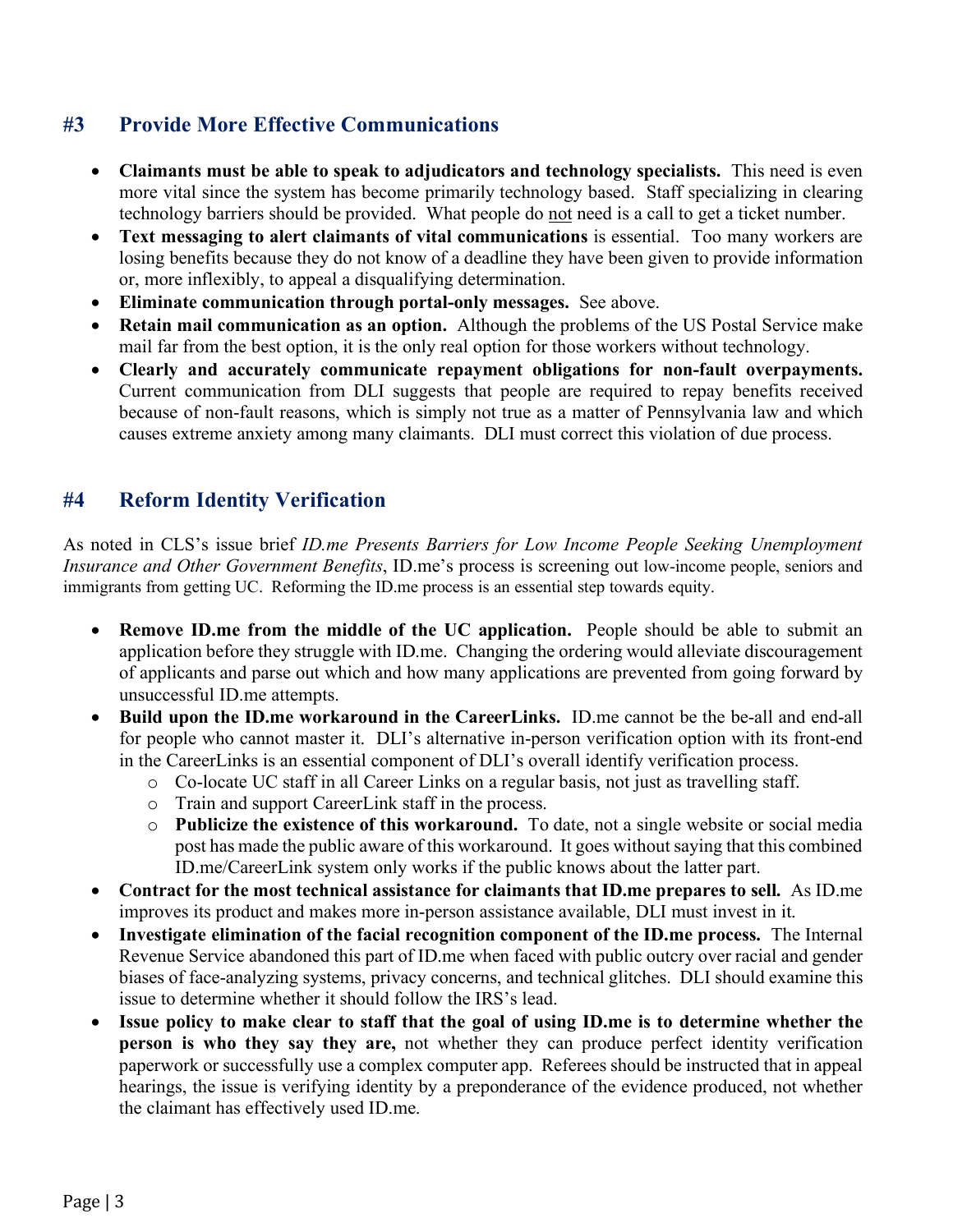## **#5 Make A Plan to Work Towards Timeliness Compliance**

The Social Security Act requires that UC benefits be paid "when due." 42 U.S.C. § 503(a)(1). This requirement means that benefits are to be paid "with the greatest promptness administratively feasible." 20 C.F.R.  $\S$ § 640.3(a), 650.3(a).

Federal regulations establish specific numerical benchmarks for compliance with the timeliness requirement at each level of decision making. As Pennsylvania is a waiting week state, DLI is in compliance for initial determinations if 87% of first payments of UC benefits are issued within 14 days and 93% are issued within 35 days. 20 C.F.R. § 640.5. Appeals timeliness compliance is achieved if at least 60% of first-level appeals are decided within 30 days of the filing of the appeal and 80% are decided within 45 days. 20 C.F.R. § 650.4(b).

Understandably, the pandemic temporarily made these standards unworkable. But it did not eliminate them; they remain the benchmarks for which DLI must strive.

- **Automate payments to be made on initial UC claims when employers have not contested them within the permitted period.** The best way to move towards compliance with initial claim benchmarks is to pay uncontested claims as soon as possible. Moreover, there is no reason whatever not to, to alleviate hardship for Pennsylvania's unemployed workers.
- **Operationalize prompt payment of benefits awarded in appeals decisions.** It is not usual for months to pass before payment, even with pushing from advocates.
- **Prepare realistic corrective action plans.** Include claims projections, strategies, staffing plans, and target dates.
- **Identify and remedy categories of cases that have been deprioritized.** For instance, backdating for both UC and PUA claims have become black holes. The latter should be easy, because of the broad backdating discretion provided by federal law.

### **#6 Design Data Collection and Provide Transparency**

Data collection should have been central to major systems changes like BenMod and ID.me. However, very little data that would permit a hard look at the functioning of the software and other administrative processes is being collected. Now is the time to start, requiring the cooperation of DLI's vendors (GSI and ID.me).

- **Provide monthly data on barriers to payment of benefits.** This should include numbers of user attempts that fail at each step of the GUS and ID.me processes.
- **Data must be made publicly available.** Some state unemployment insurance programs have public facing data dashboards.